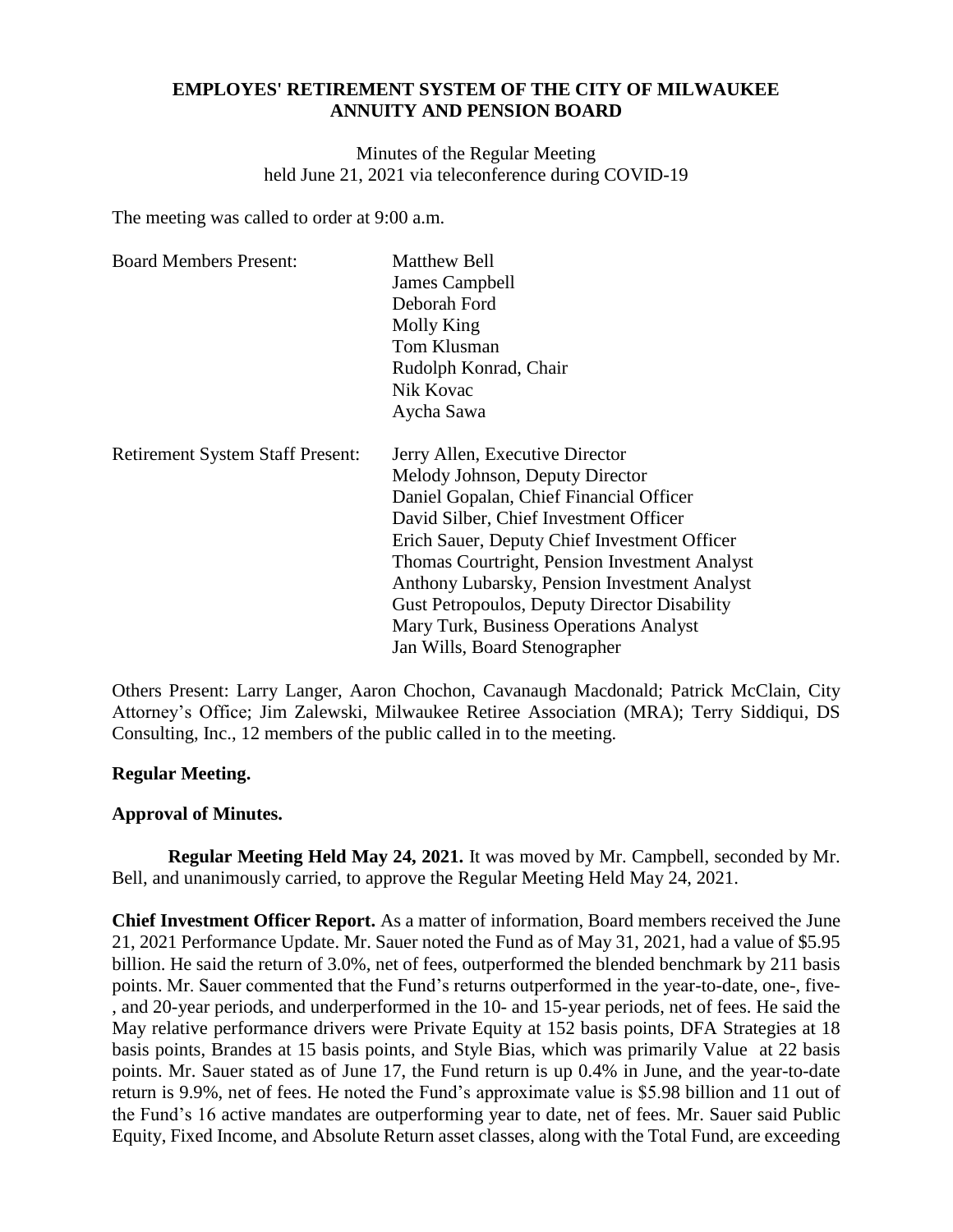their respective benchmarks year to date, net of fees. He commented that year to date the Fund has generated investment gains of \$552.1 million, paid benefits and expenses of \$191.1 million and received contributions of \$88.1 million. Mr. Sauer said the monthly withdrawals for May were \$15.5 million from Brandes, \$8 million from DFA US Small Cap, \$7.5 million from DFA International, \$5 million from Blair, \$4.5 million from Earnest, and \$3.5 million from CastleArk. Discussion ensued.

**Investment Committee Report.** Mr. Bell reported that at its June 10<sup>th</sup> meeting, Callan gave a presentation to the Investment Committee on the Fund's existing Real Estate allocation, and provided a status update on the Infrastructure implementation steps that have taken place since the Committee's April meeting. He noted Callan also presented a Diversifying Assets and Absolute Return education. Mr. Bell stated Callan is planning to provide the Committee with various asset class structure considerations for how to implement the Fund's 10% target allocation to Absolute Return at its July investment meeting. He commented Staff provided a routine due diligence report on Polen. Mr. Bell said Staff also presented the 1<sup>st</sup> Quarter performance report. He said finally, in closed session, the Committee approved an Amendment to the P.A. Small Company Private Equity Fund IX Limited Partnership Agreement. Mr. Bell said since the deadline to respond to the Amendment occurred before today's June Board meeting, Staff utilized its authority to execute an investment-related contract that was approved by the Investment Committee as provided under Board Rule VII.G.2.b. Mr. Bell noted there were no other approval items at this meeting.

**Administration & Operations Committee Report.** Ms. Sawa reported that at its June 16 meeting, two items were approved by the A&O Committee and require approval from the Board. She said the first item is for approval to issue an RFP for Network Infrastructure Security Consulting Services. Ms. Sawa noted the RFP is for a vulnerability assessment that the Chief Technology Officer requested in addition to regular internal audits to examine the cybersecurity and IT vulnerabilities. She said the second approval item is for the A&O Committee Audit Charter and Internal Audit Charter. Ms. Sawa noted there were no changes from the 2020 Audit Charters.

**Request for Approval to Issue RFP for Network Infrastructure Security Consulting Services.** It was moved by Mr. Bell, seconded by Ms. King, and unanimously carried, to approve the Request for Approval to Issue RFP for Network Infrastructure Security Consulting Services.

**Approval of A&O Committee Audit Charter and Internal Audit Charter.** It was moved by Ms. King, seconded by Mr. Klusman, and unanimously carried, to approve the A&O Committee Audit Charter and Internal Audit Charter.

#### **New Business.**

**Permission for Milwaukee Professional Fire Fighters Association Local 215 and the Milwaukee Police Association to Engage the Actuary for Collective Bargaining and Lobbying Purposes. Milwaukee Professional Firefighters Local #215 and the Milwaukee Police Association submitted a written request to engage the retirement system's independent actuary for collective bargaining and lobbying purposes.** Discussion ensued. Mr. McClain stated in the Board Rules, the bargaining unit can be required to submit the type of information they are seeking from the Board in order for the Board to approve it. Mr. Allen said Mr. Bongiorno, President, Milwaukee Professional Fire Fighters Association, texted him during the discussion to say they would assist the City in lobbying the legislature in support of the City's sales tax proposal. It was moved by Ms. King, seconded by Mr. Bell, and unanimously carried, to approve Permission for Milwaukee Professional Fire Fighters Association Local 215 and the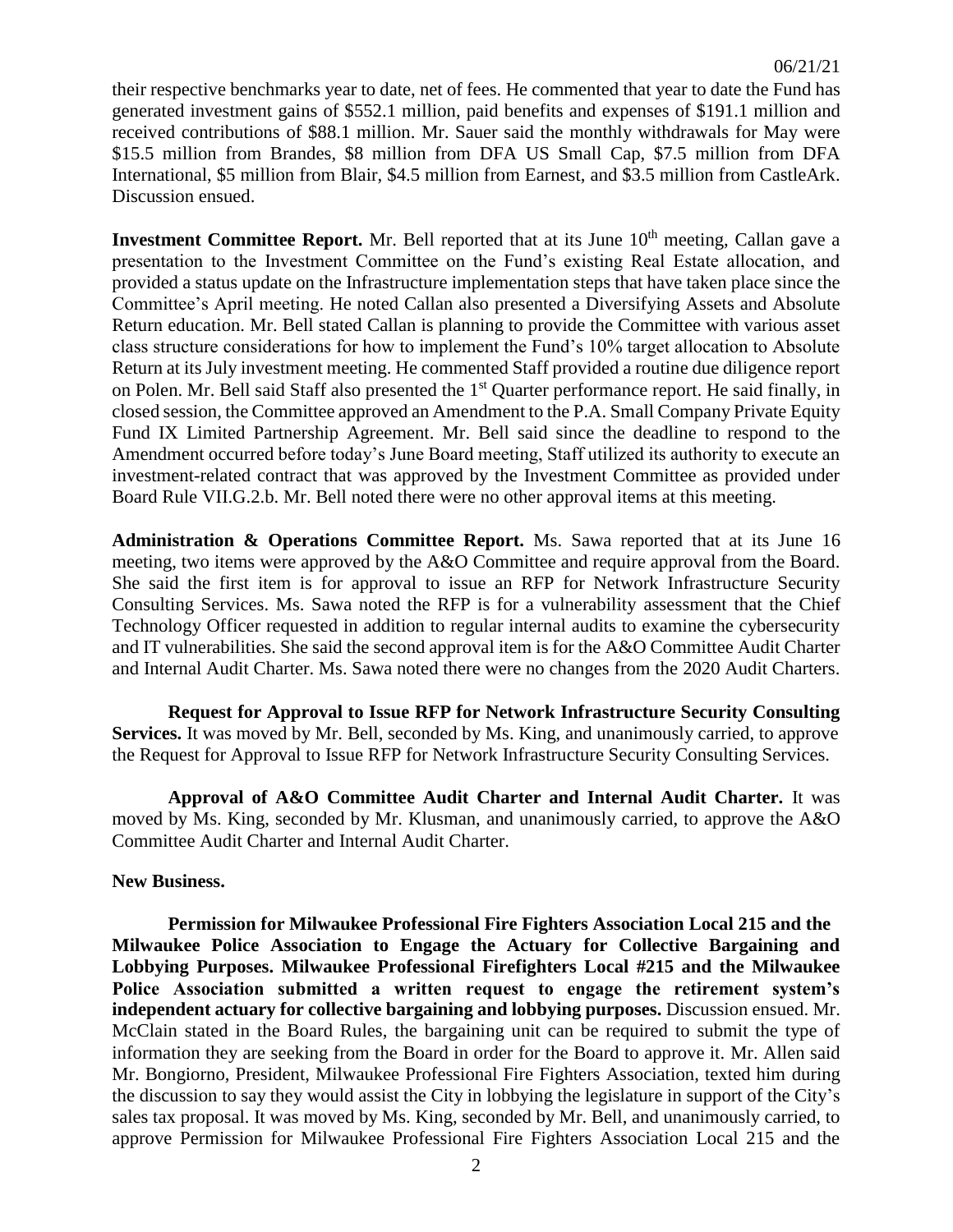Milwaukee Police Association to Engage the Actuary for Collective Bargaining and Lobbying Purposes.

**Presentation by Pat Beckham and Larry Langer of Cavanaugh Macdonald and Acceptance of 2021 Actuarial Valuation Report.** As a matter of information, Board members received both the CMERS' Results of the January 1, 2021 Actuarial Valuation presentation booklet and the Actuarial Valuation Report Prepared as of January 1, 2021. In his introductory remarks, Mr. Langer commented that because the plan was so well funded, there was a significant amount of contributions volatility from year to year. He also noted the City adopted a Stable Contribution Policy in 2013 that set the employer contribution rate as a percentage of pensionable wages for a five-year period with the objective of reducing the volatility of annual employer contributions while maintaining total employer contributions at or above the level they would otherwise have been over the five year period. He noted the primary purpose of the valuation is monitoring the plan assumptions and the employer contribution policy for advance indications of adjustments needed for the January 1, 2023 re-set of the Stable Contribution percentage of pensionable wages. He said valuations are also done every year to satisfy accounting and audit requirements. The topics Mr. Langer covered were Purpose of the Actuarial Valuation, Actual Valuation Process Reserve Funding, Stable Contribution Policy, Events During 2020 Which Impacted the January 1, 2021 Actuarial Valuation Results, Membership Data, Asset Data, Benefit Provisions, Assumptions, Funding Methodology, Historical Asset Returns, Actuarial Value of Assets, Actuarial Accrued Liability, Unfunded Actuarial Accrued Liability, Reconciliation of Unfunded Actuarial Accrued Liability, Reconciliation of the Funded Ratio, Historical Funded Ratio, Employer Normal Cost Rate, Actuarially Determined Employer Contribution, Reconciliation of the Actuarially Determined Employer Rate, Employer Contributions, Projections, Sensitivity Analysis, Certification, and Appendix. Discussion ensued. Mr. Konrad noted the consensus of the Board was to accept the report and place it on file.

**Retirements, Death Claims, and Refunds (May).** Mr. Allen presented the following activity for the month of May 2021.

| <b>Active Death Benefits reported</b>          | \$0.00       |
|------------------------------------------------|--------------|
| Deferred Death                                 | \$176,209.89 |
| Deferred Death-Member Only Refund              | 383.82       |
| <b>Ordinary Death Benefits reported</b>        | \$48,759.86  |
| Retired Death Benefits reported                | \$15,086.56  |
| Survivor Death – Termination Benefits reported | \$5,329.34   |
| Refund of Member Contributions paid            | \$138,855.60 |

It was moved by Mr. Bell, seconded by Mr. Klusman, and unanimously carried, to approve the Retirements, Death Claims, and Refunds (May).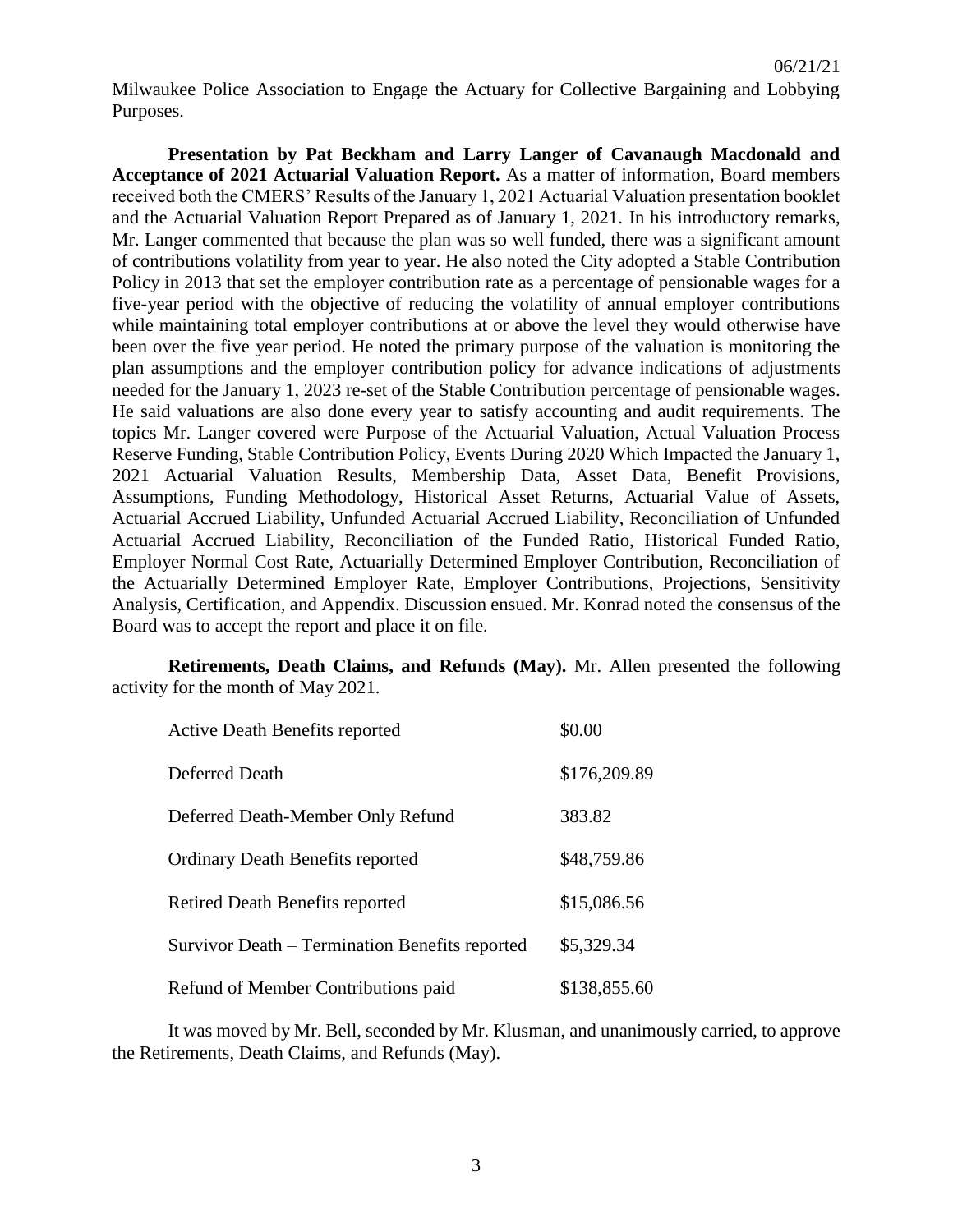### **Conference Requests – June 2021 Board Meeting.**

| Patrick McClain        | NAPPA 2021 Virtual Legal Education Conference |
|------------------------|-----------------------------------------------|
| Sponsor:               | <b>NAPPA</b>                                  |
| Location:              | Online                                        |
| Date:                  | June 22-24, 2021                              |
| <b>Estimated Cost:</b> | \$499.00                                      |
| Aycha Sawa             | Callan Institute 2021 National Conference     |
| Sponsor:               | Callan Institute                              |
| Location:              | Online                                        |
| Date:                  | July 19-21, 2021                              |
| <b>Estimated Cost:</b> | No charge to clients                          |
|                        |                                               |

It was moved by Mr. Klusman, seconded by Ms. Ford, and unanimously carried, to approve the Conference Requests – June 2021 Board Meeting.

**Approval of At Large Member Election Bulletin No. 195.** Mr. Allen noted Election Bulletin No. 195 is for a seat expiring December 31, 2021 and this election is open to all active members of the City. Mr. Konrad noted at least 100 but no more than 150 signatures are required by each candidate in order to be on the ballot. He noted the bulletin was updated with a four-week window, according to Board Rules, for candidates to collect signatures. Mr. Klusman suggested that the incumbent be listed on the election bulletin. It was moved by Mr. Campbell, and also with a modified motion by Mr. Campbell, to include the name of the incumbent on the election bulletin, seconded twice by Mr. Klusman, and unanimously carried, to approve the At Large Member Election Bulletin No. 195.

**Approval of Retired Member Election Bulletin No. 196.** Mr. Konrad also noted Election Bulletin No. 196 was updated with the same four-week time period to collect signatures. It was moved by Mr. Bell, seconded by Ms. Ford, and unanimously carried, to approve the Retired Member Election Bulletin No. 196.

#### **Medical Reports.**

**All Duty & Ordinary Disability Applications & Re-examinations (May).** Staff presented certifications (May 2021) of the Fire and Police Medical Panel Physicians and the Medical Council relative to Duty & Ordinary Disability Retirement benefits as follows:

| Police – Application – Duty Death | Recommendation |
|-----------------------------------|----------------|
| Kenyatte Wooden                   | Denial         |
| Police – $Re-examinations - Duty$ | Recommendation |
| Deana Martinez                    | Approval       |
| $Fire - Re-examinations - Duty$   | Recommendation |
| <b>Andrew Garncarz</b>            | Approval       |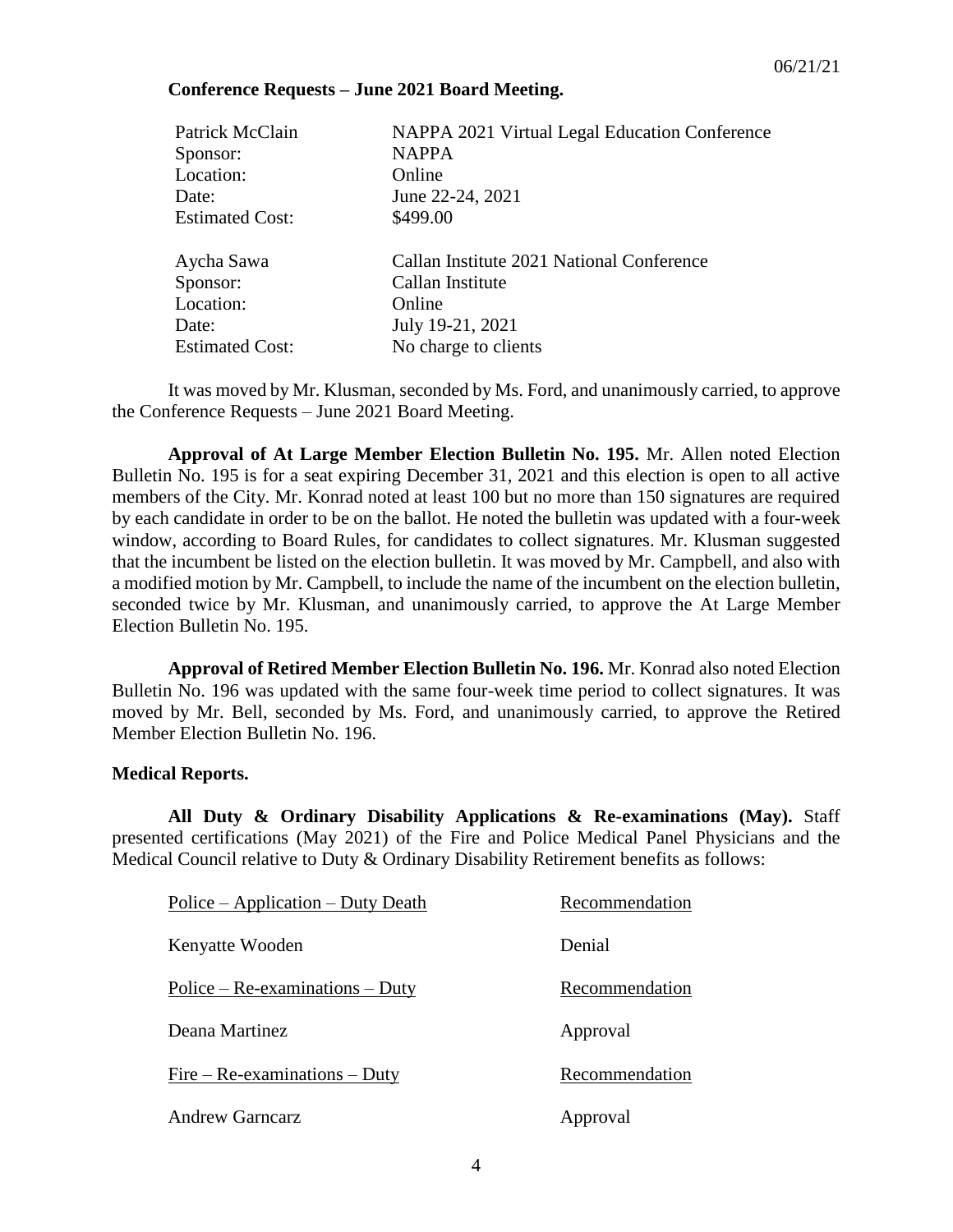| $Police - Re-examinations - Ordinary$ | Recommendation       |
|---------------------------------------|----------------------|
| David Slawnikowski<br>Tommy Wilson    | Approval<br>Approval |
| $GC - New Applications - Ordinary$    | Recommendation       |
| Sheila Hampton                        | Approval             |
| $GC - Re-examinations - Ordinary$     | Recommendation       |
| Henry Gonzalez                        | Approval             |

It was moved by Mr. Klusman, seconded by Mr. Campbell, and unanimously carried, to approve the Duty & Ordinary Disability Applications & Re-examinations (May).

#### **Unfinished Business.**

**Pending and Legal Opinions and Service Requests Report.** As a matter of information, Board members received Mr. McClain's Pending Legal Opinions and Service Requests Report. Mr. Allen noted there were no Legal Opinions to report but mentioned a Service Request made to the City Attorney's office for review of the lease for 789 North Water Street. Mr. Allen commented that the landlord sent a 60-day notice to the ERS to cancel its lease for the fourth floor classroom because it is being leased to a new tenant. He said they were meeting with the landlord that afternoon to look at other fourth floor space available to the ERS. Mr. Allen noted other spaces available for retirement seminars are located at the MMSD and the Central Library.

**Pending Legislation Report.** As a matter of information, Board members received the Pending Legislation Report where Staff said there were no new items to report.

**Executive Director's Report – Inventory of ERS Projects.** As a matter of information, Staff presented a report on the ERS projects and updated the Board on ERS activities, a copy of which is on file with the ERS.

Mr. Konrad advised that the Annuity and Pension Board may vote to convene in closed session on the following item as provided in Section 19.85(1)(f), Wisconsin State Statutes, for considering financial, medical, social or personal histories or disciplinary data of specific persons, preliminary consideration of specific personnel problems or the investigation of charges against specific persons except where par. (b) applies which, if discussed in public, would be likely to have a substantial adverse effect upon the reputation of any person referred to in such histories or data, or involved in such problems or investigations.

# **Request by DDR Beneficiary to Waive Annual Re-Examinations by the Medical Panel pursuant to City of Milwaukee Charter Ordinance 36-05-3.c-1-b.**

It was moved by Mr. Campbell and seconded by Ms. King to convene in closed session. The motion prevailed by the following roll call vote. AYES: Mses. Ford, King, Sawa; Messrs. Bell, Campbell, Klusman, Kovac, and Konrad. NOES: None.

The meeting convened in closed session at 11:05 a.m.